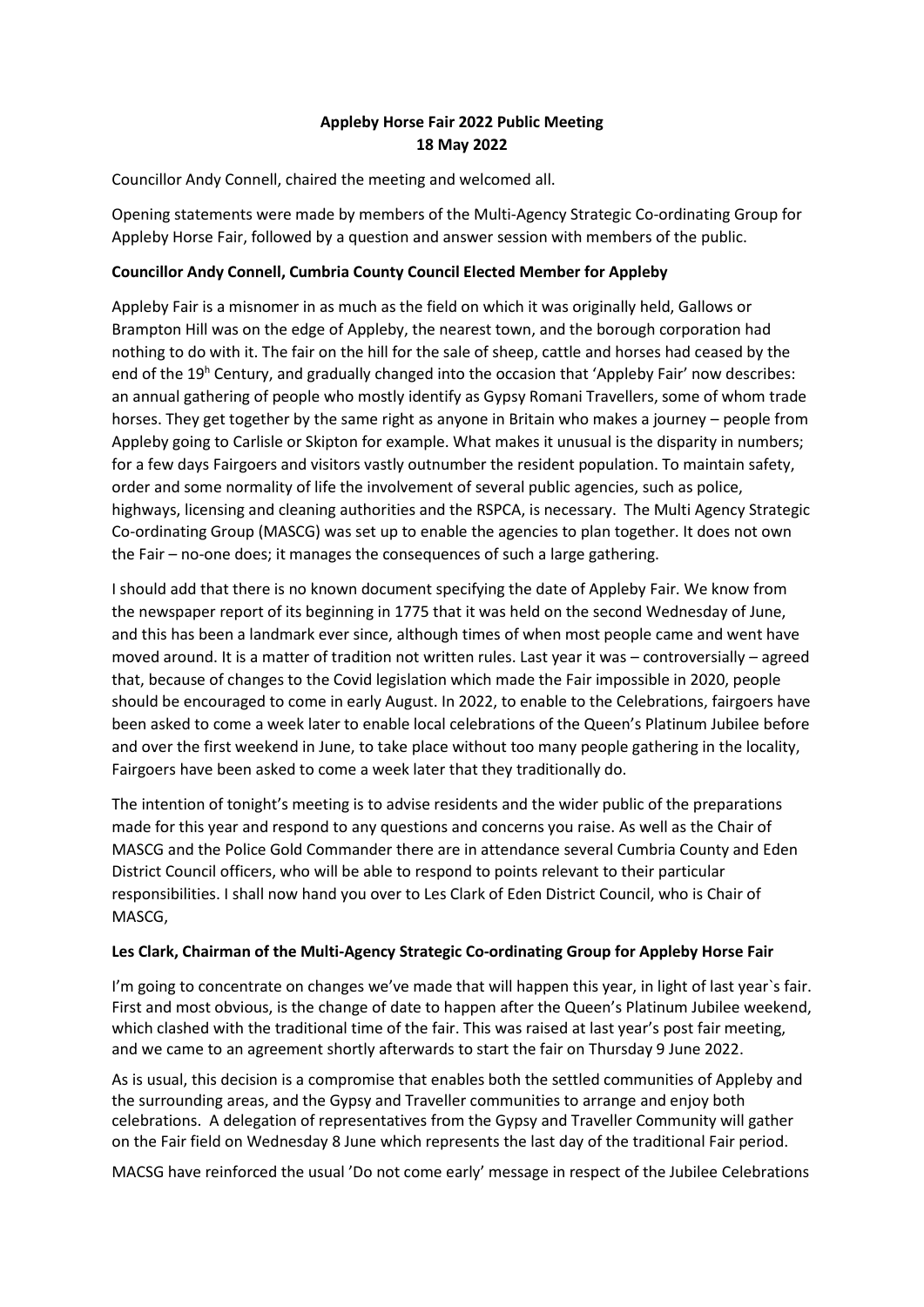taking place across the area. MASCG have also put some operational changes in place, based on the experience from last year`s Fair. This includes the number and type of toilet provisions to increase capacity and accommodate more people. In addition, MASCG are considering extending the closure of The Sands later into the evening on some days, details will be confirmed soon. Arrangements for street cleaning in the area will happen later in this area. Additional resources will also be made available to assist with clean-up of the transit sites. The spacing of the posts on and around Salt Tip corner will be reduced to remove the risks around vehicles parking dangerously in this area. We have also consulted on changes to the Traffic Regulation Order and have formalised the arrangements that have been in place for the last two Fairs including the 40mph speed limit along the A685 between Appleby Road and Brough.

The Community Advisory Group meetings (CAG) will start earlier from 3 June to cover the bank holiday Jubilee weekend. Full details of the meeting dates will be posted on the web page soon.

Whilst the COVID rules have now come to an end, there may still be some anxiety with people. Latest advice regarding COVID will be communicated in advance of the Fair.

In summary rules requiring people to wear face masks have come to an end so key messages are:

- **•** Get vaccinated.
- Keep washing hands regularly.
- Wear a face covering in crowded and enclosed spaces.
- If meeting others indoors, improve ventilation by letting some fresh air in.
- If you develop symptoms please stay at home and avoid contact with others.

This information is purely advisory, and practical application is likely to be limited, as we see everyday.

Andy Connell, Chair of MASCG Public Meeting introduced Chief Superintendent Matthew Kennerley, Gold Command Officer for Appleby Horse Fair 2022.

### **Superintendent Matthew Kennerley, Appleby Horse Fair Gold Command**

I have 20 years' experience of working Appleby Horse Fair and managed Gold Command in 2021. Appleby Horse Fair is the biggest Policing commitment for Cumbria Police through the year. The event requires resources of more than 100 Officers. All our officers assigned to the fair work for long periods of time and rest days are cancelled to reduce overheads for the event. We work alongside key agencies across the region to provide a safe event, balancing the needs of settle community and visitors to the fair.

During each phase of the fair, all officers receive regular briefings and updates on daily the management of the fair activities, these are both via video and in person, officers are asked to intervene and do their upmost to stop any issues before they escalate. The number of officers required for the fair has been uplifted since 2019. The 2022 fair will reflect the capacity of officer numbers in 2019. In addition, our normal policing resources during phase two of the fair will be implemented over the Queens Platinum Jubilee Celebration weekend. All patrols across the region are now increasing in the run up to fair. A dedicated phone line through 101 has been set up, we have a call back option and online reporting to help keep waiting times to a minimum. A contingency of additional resources are in place that can be actioned if required. A lot of our Policing now takes place via mobile phone, officers receive regular updates and intelligence crucial to their role that is communicated online.

Cumbria Police have Neighbourhood Teams who are present year-round and throughout the event. We also hold daily Community Advisory Group (CAG) meeting in the area which are useful for raising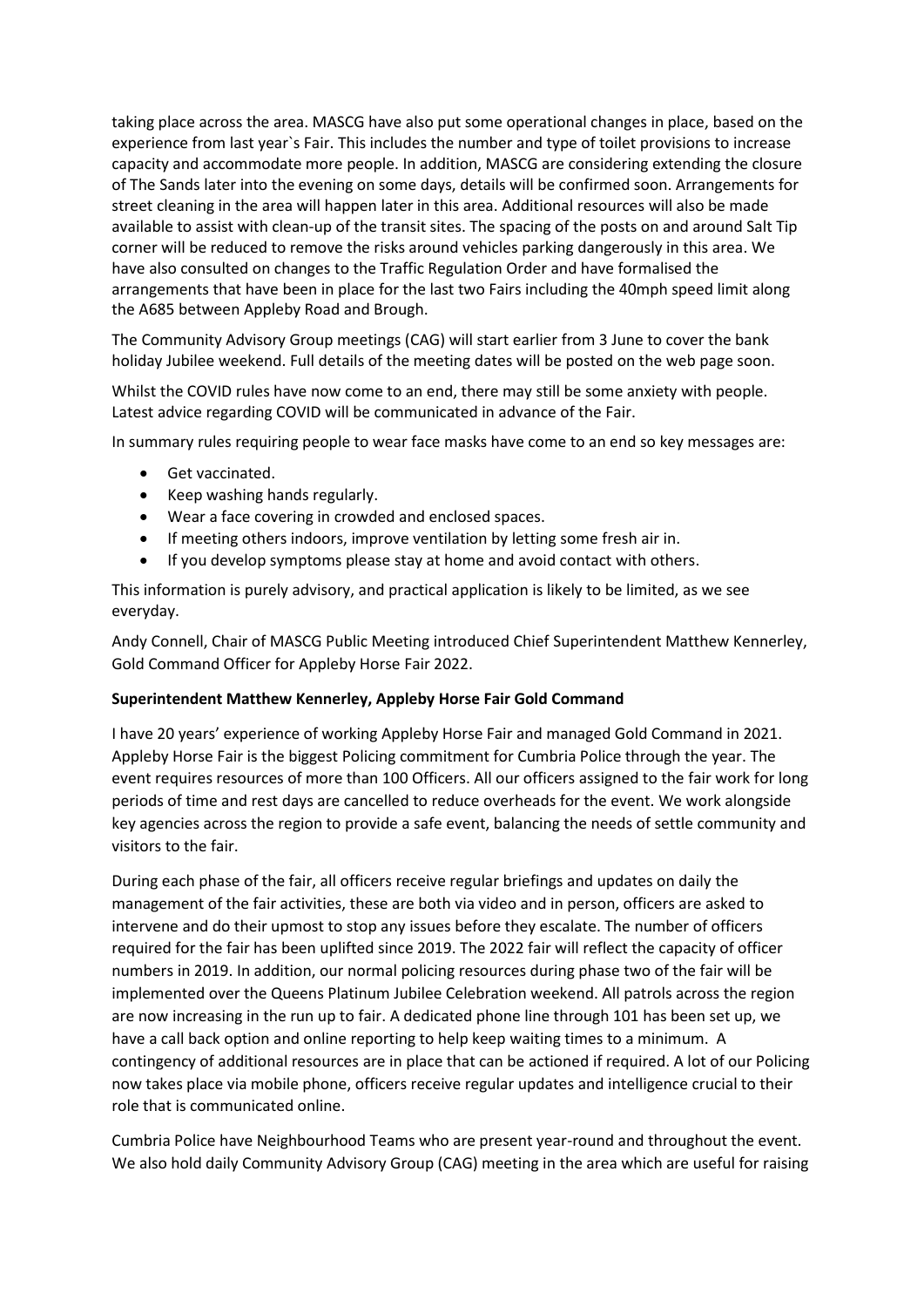issues that can be dealt with there and then. MASCG also provide an opportunity for the community to feedback on any elements of the fair via the Post Fair Public Meeting.

Our ask to the community is that you speak to Officers if any issues arise.

## **Question and Answer Session with members of the public:**

**Q:** Concerns were raised around the costs of last year's fair, there seemed to be a large increase in costs compared to the previous year. How much more are we expecting to spend on this year's fair?

*A: Any changes that are being made by EDC this year are small, any change to costs will be manageable within our budgets. Police will see rise in costs compared to the 2019 Fair, but a reduction in cost from last years` Fair. The decision was taken to pay some overtime last year and this is why the costs appeared to spike.* 

**Q:** Officers have referenced speeding, where is this an issue and what is the speed limit in that area? On some surfaces (e.g. hills) horses have to trot to keep their footing, so this may be why they are going faster.

*A: A685 from Appleby to Brough. A speed limit on the A685 is in place to deal with safety concerns when vehicles are parked on verges.* 

**Q:** How did MASCG come to the decision to move the Fair to the weekend after Jubilee weekend? This decision will spoil some villages Jubilee plans as visitors will arrive 2 weeks earlier than usual.

*A: By coincidence this year's traditional Fair weekend falls on Jubilee weekend. MASCG looked at a range of dates for a suggested new Fair. There was a feeling that if we suggested a date that was too far away from the traditional date of the Fair it would run the risk of people coming for the new Fair date and Jubilee weekend. It was felt that the chosen date would minimise this risk.* 

**Q:** Were the public asked about this new date? We have a local business and weren't consulted. There is a feeling from the community that the Fair should have been moved to the week before Jubilee weekend to allow visitors to leave before Jubilee celebrations.

*A: Generally MASCG do not consult on decisions. We rely on feedback from community representatives.* 

*Cllr Dew: MASCG has elected member representatives, we pushed for an earlier date for the Fair and the decision was made to have it at a later date. All arguments for and against must be considered and this was a decision made as a group. MASCG are working hard trying to mitigate the consequences of the new date with increased policing and other measures.* 

*Cllr Lancaster: Kirkby Stephen has been impacted by the date change with potential early arrivals for the fair over the Jubilee weekend as a result we have had to adjust our plans. If it had been the week before it would have worked around the celebration plans for Jubilee in Kirkby Stephen.*

*Q; Licensee The Midland Appleby, we have been talking to the police about the area at the top of Clifford Street outside our pub. Horse and carts gather here which is a hazard. We have spoken to the police about installing a rope for tethering horses on one side of the road to help maintain safety and control traffic. We have now been told that this will not happen and horses should not be there due to the risks. The Midland being opening reduces the number of people gathering on the Sands but if the horses are not able to be tethered this will not help.* 

*A: Happy to talk to you out of the meeting and discuss options. Will look into the decision.*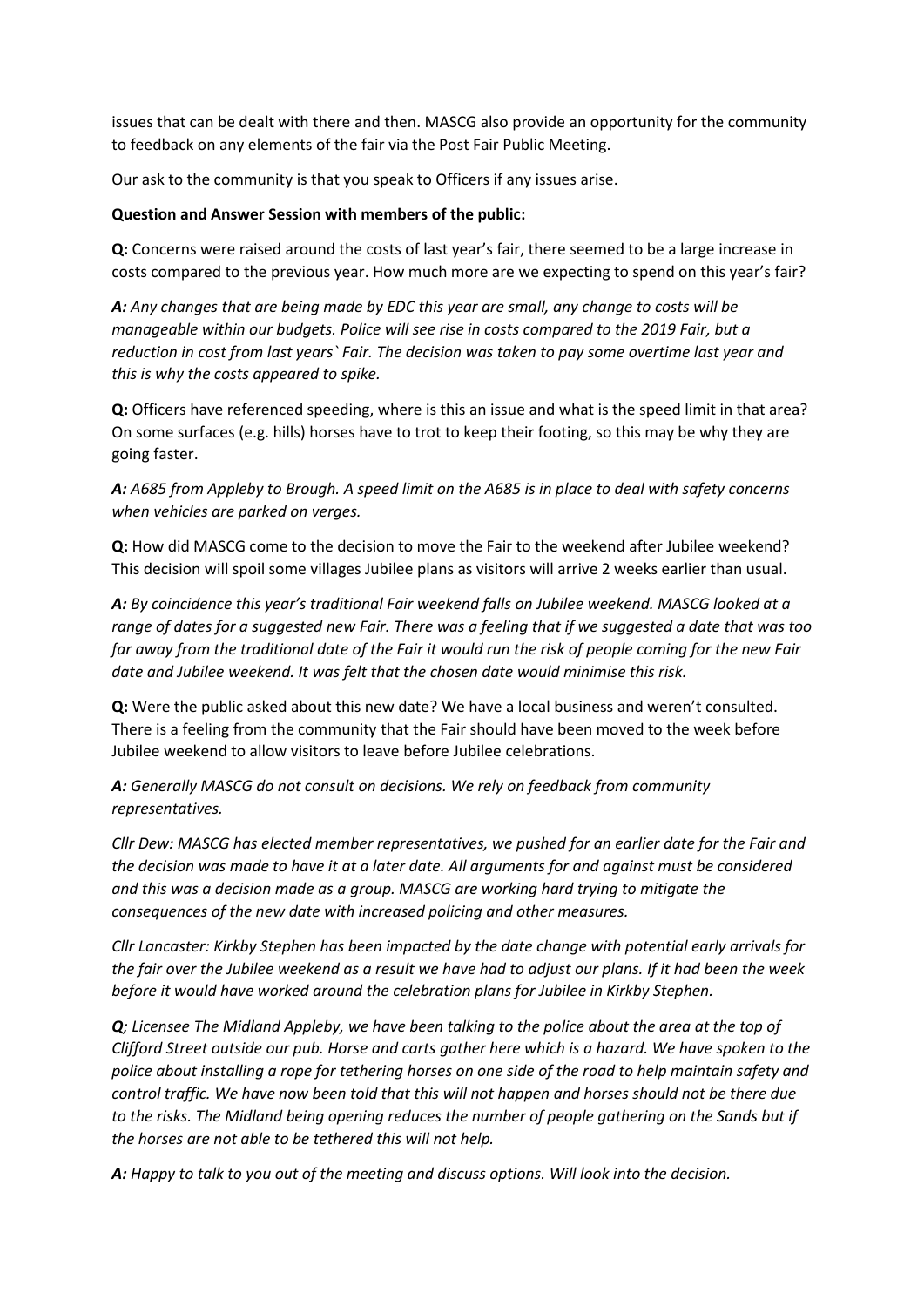*A: This is a plan that we did have previously and may have worked, the pub is popular with gypsies and travellers. The original plan with putting horses all on one side would be the better option.* 

**Q;** Resident from Long Marton have been asking about a new bar planned on the trotting field but resident were not consulted on this. Will the same rules apply to this mobile pub as with others in the town such as the use of plastic glasses and provision of toilets?

*A: We are still waiting for the `temporary event notice` application, as soon as this is received we will speak to the residents about the proposed mobile bar. We will be implementing the same rules around closing times, use of plastic glasses, litter, clean up and and toilet provisions. We will ensure to make local residents aware.* 

**Q:** Travelling along the Kirkby Stephen – Brough road since posts have been put in, I was surprised to see that some areas of road have no posts on either side. I would have expected it to be one side only to allow any visitors to park to reduce risks.

*A: All posts are in same places as in previous years, the only gaps are in places where it has been assessed safe for vehicles to stay. We will review the post positions and ensure they are in the right places.* 

**Q:** A group of us go litter picking throughout the year. After last years Fair we noticed what could be described as a toilet area. This was after the Fair clean-up had supposedly happened. Is there not a way of ensuring these kind of things are cleaned up? It seems that some roads are cleaned and verges or hedges are not looked at. Happy to show where problem areas are.

*A: The public realm is cleaned. If areas are being missed we will ensure these are picked up. There is a plan for clean up each year, we have limited crews but clean up is prioritised. Sometimes it takes a week post Fair to complete the clean up. It is not always possible to remove everything but what can be cleaned up is. If places are missed, please let us know so we can address these.* 

**Q:** Could Courtfield Garage in Appleby have some posts to prevent vehicles camping? Lots of litter is left behind after the Fair and it is left to residents to clean up.

*A: This has been noted and we will be looked into it.* 

**Q:** How will unitary authority affect MASCG?

*A: At the moment we don't know. The only change we can see at this point in time, instead of having Cumbria County Council, Eden District Council and South Lakeland District Council around the table, the new unitary authority would be responsible for everything.* 

**Cllr Dew**: Myself and Cllr Greenwood speak up at the MASCG. I have spoken up for a long time that there should be no camping on the A685, but there have limits to enforcing this. A compromise has been made to have exclusion zones to make it manageable for enforcement. Due to the level of Police presence in recent years it is a much lesser issue.

**Cllr Greenwood:** As elected members our contact details are available on Eden District Council's website, if you are not comfortable coming to us about Horse Fair issues, Appleby Town Council has councillors who will listen to your concerns. Please do get in touch with us with problems and concerns. The Community Advisory Group (CAG) meetings will be taking place again this year, these are opportunities for you to bring forward your concerns, you can report to a CAG meeting or call 101 and report to the Police direct.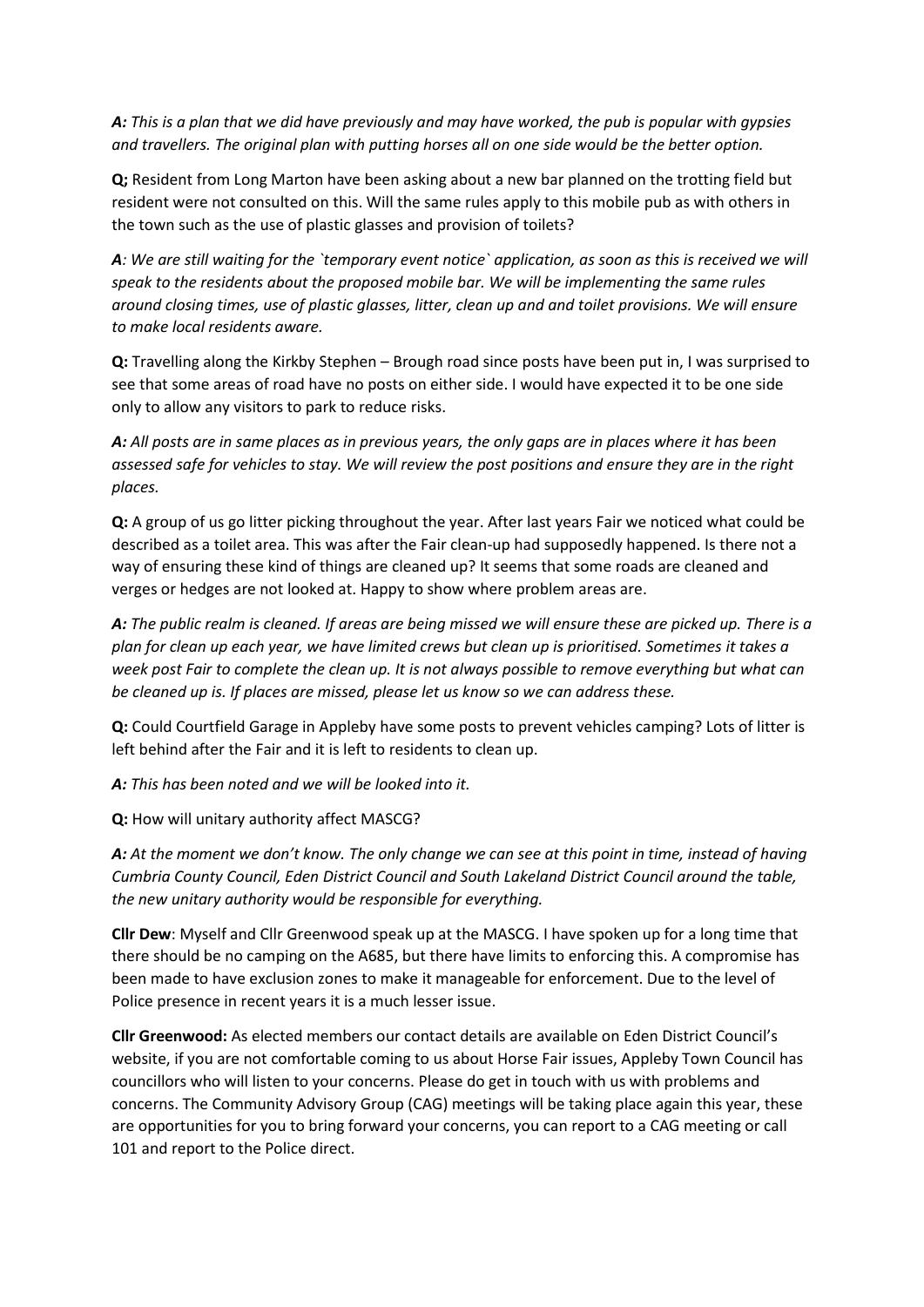**Q:** The main problem seems to be that our community representatives give our views at MASCG but MASCG overrules them. Until MASCG has more elected representatives from the community, very little will change.

*A: Cllr Greenwood: There are 3 community representatives on MASCG, one for each local authority. Since MASCG has been set up it has always been officer led and it was set up because officers need to coordinate the response to the Fair. Historically, MASCG did not have elected representation. We are now on the group and are there to feedback community concerns and advise. MASCG is an outstanding example of multi-agency working.* 

**Q:** In terms of last years report, a rise of in costs was put down to a change in policy. Can you confirm that this was in fact down to a decision to pay overtime?

*A: Yes, this was clarified earlier in the meeting. This rise was due to a decision to pay overtime.* 

**Q:** Can we request a clear breakdown of additional costs, overtime and true costs for this years` fair?

*A: The costs in the reports capture any additional costs over and above usual officer time.* 

**Q:** The report is misleading, without the true costs we can't look at what could be spent elsewhere on the Fair. Can we have an agreement that everyone will report in the same way next year?

## *A: We will look into this.*

**Q:** There was talk of doing an economic impact study, but this was on hold due to Covid. Will this be happening this year?

*A: The university doing the study were not able to complete it this year, but will pick it up again next year.* 

**Cllr Dew:** We did discuss at length the suggestions made last year around ticketing the event and licences, all this is recorded in the report that is published online. Everything raised last year was considered and discussed.

**Q:** There are things in the report that are incorrect. The law is the law but in the report some laws have been misquoted when justifying why a decision was made. When explaining why changes and improvement can`t be made to this event in a public document, it is important it is correct.

*A: Cllr Dew: I would suggest writing to the chair of MASCG with these concerns so that these can be addressed.* 

**Q:** The market field causes problems for shops in the town, they attract people who are not interested in the fair, taking trade away from the high street. Can the licence be revoked so that this will go back to just a licence for the fair? Are these stall holders insured? What if faulty goods are sold, how will this be dealt with?

*A: The market field is not a licenced market, it has planning permission to be used as a private market field, the trading licence is different to local authority owned markets. The question around trading has been raised with planners at the district council. Trading standards are involved in the sale of faulty goods. As the site is a private market site, EDC do not have responsibility to do checks on insurance. However Health and safety legislation still applies to the site, there are standards that have to be met by all stall holders. The site is not licenced by EDC.*